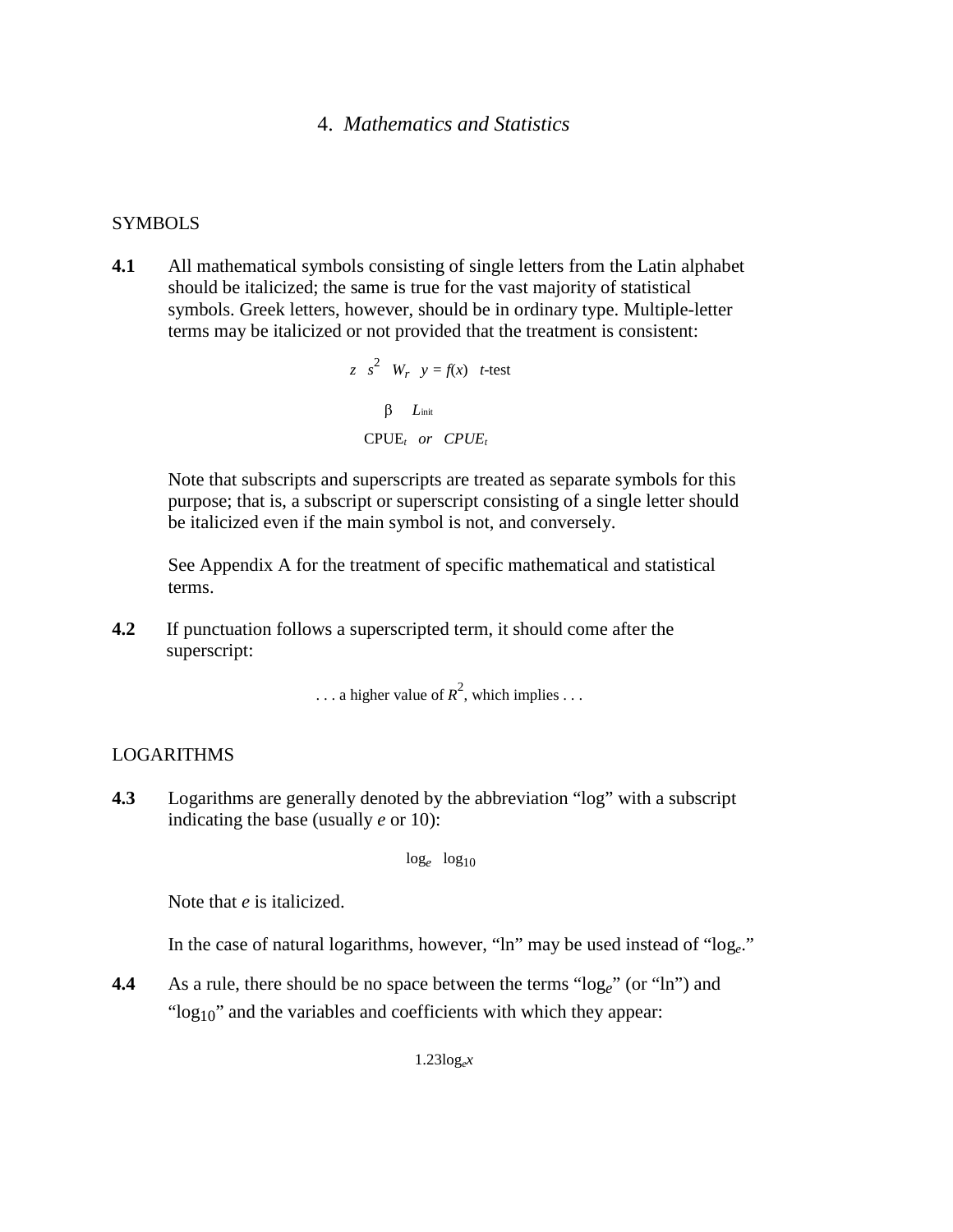However, if the resulting expression is awkward, spaces, center dots, and parentheses may be used for clarity:

7.81 log*ex* 7.81∙log*ex* 1.23log*e*(TL)

**4.5** When the term "log" is used as a prefix, it is usually followed by a hyphen:

log-likelihood function log-linear model log-transformed data

*but* lognormal(ity) The data were log transformed.

However, nouns and adjectives involving "log<sub>e</sub>" (or "ln") and "log<sub>10</sub>" are not hyphenated:

log10 transformation log*<sup>e</sup>* transformed data

## VECTORS AND MATRICES

**4.6** Vectors and matrices should be in bold type:

**x U**

The operators in cross products (which are indicated by times signs and result in vectors) and dot products (which are indicated by center dots and result in single numbers [scalars]) should also be in bold type:

 $w \times y$   $z \cdot x$ 

#### EQUATIONS

Formatting

**4.7** The goal in formatting equations is to present them in a readily understandable way. Two guidelines that are useful in this regard are (1) to break lines before an operator, preferably a plus or minus sign and (2) to use spacing, parentheses and their equivalents, and (in the case of multiplicative terms) center dots or times signs to group terms logically:

> $\log_e(N_t+1) = \log_e(\alpha) + \log_e(N_t)$  $-\log_e[1 + (N_e/\gamma)]^{\beta}$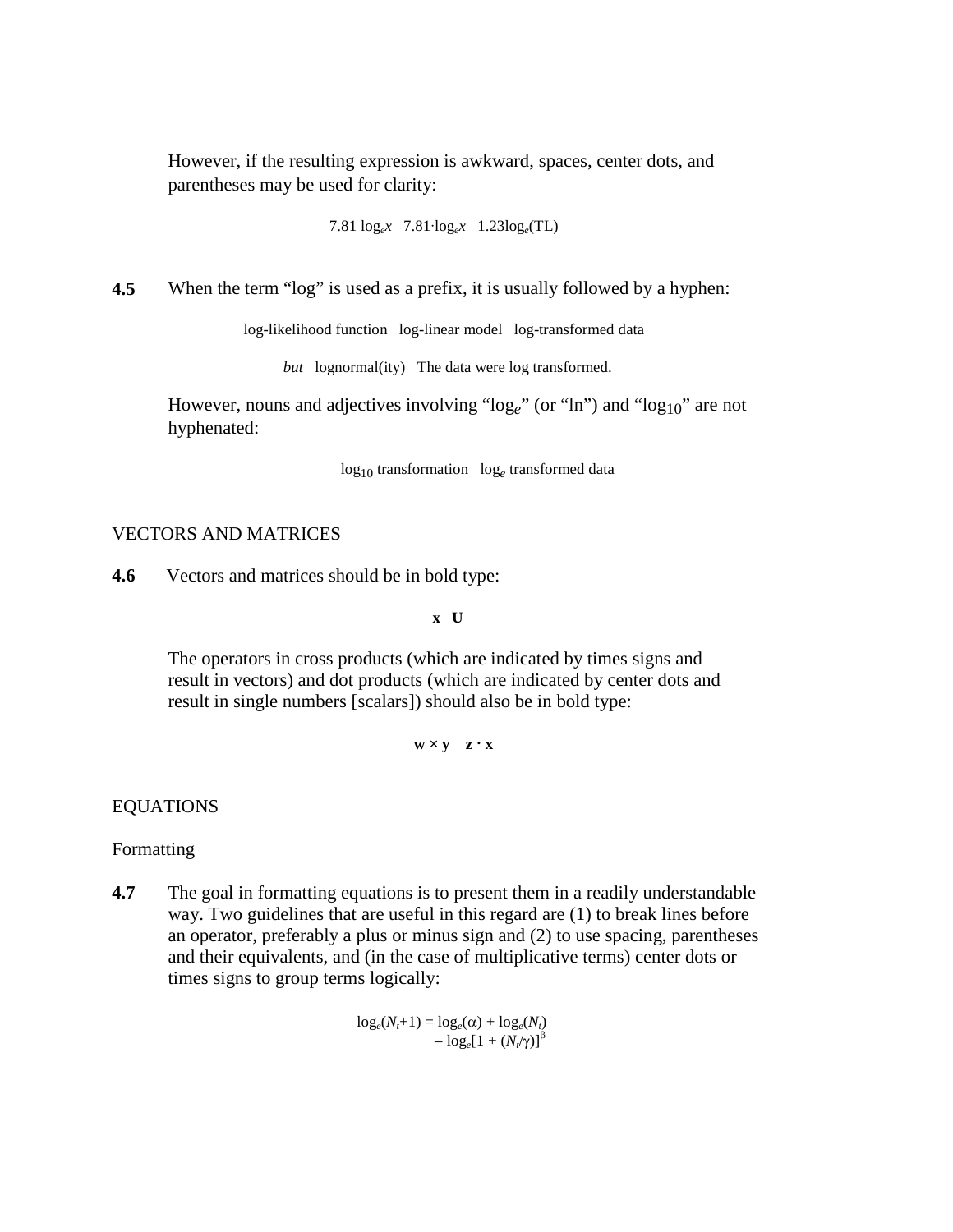**4.8** Variable definitions may either be run into the text or presented in a list. There are two formatting options when they are run into the text:

$$
dN/dt = rN\cdot [(K - N)/K],
$$

where *N* is the population at any given time, *r* is the rate of population increase, and *K* is the carrying capacity of the environment.

*or*

where  $N =$  the population at any given time,  $r =$  the rate of population increase, and  $K =$  the carrying capacity of the environment.

A list is preferable when there are numerous terms or they appear in more than one equation:

$$
C = (M_r + M_a + SDA) + (F + U) + (G_s + G_r),
$$

where

 $C =$  the rate of energy consumption  $M_r$  = the standard metabolic rate  $M_a$  = the increase in metabolic rate due to activity . . . .

Copyeditors should note that in the list (1) variable definitions should begin one em dash from the margin, (2) the equals signs should be aligned, and (3) any overflow should be hang-indented to the right of the equals sign.

**4.9** In mathematical expressions, the sequence  $\{ \lceil (\tceil) \rceil \}$  should be used for grouping terms:

 $t = [(x_1 - x_2) - D_0]/\{s[(1/n_1) + (1/n_2)]^{1/2}\}$ 

(The reverse sequence is used in ordinary text.)

Text References

**4.10** Numbered equations should be referred to in the text as follows:

equation (1) equations (2) and (3) equations (2)–(5)

When the reference itself appears within parentheses, the parentheses around the equation number should be omitted:

```
The most reliable estimates (from equation 7) . . .
```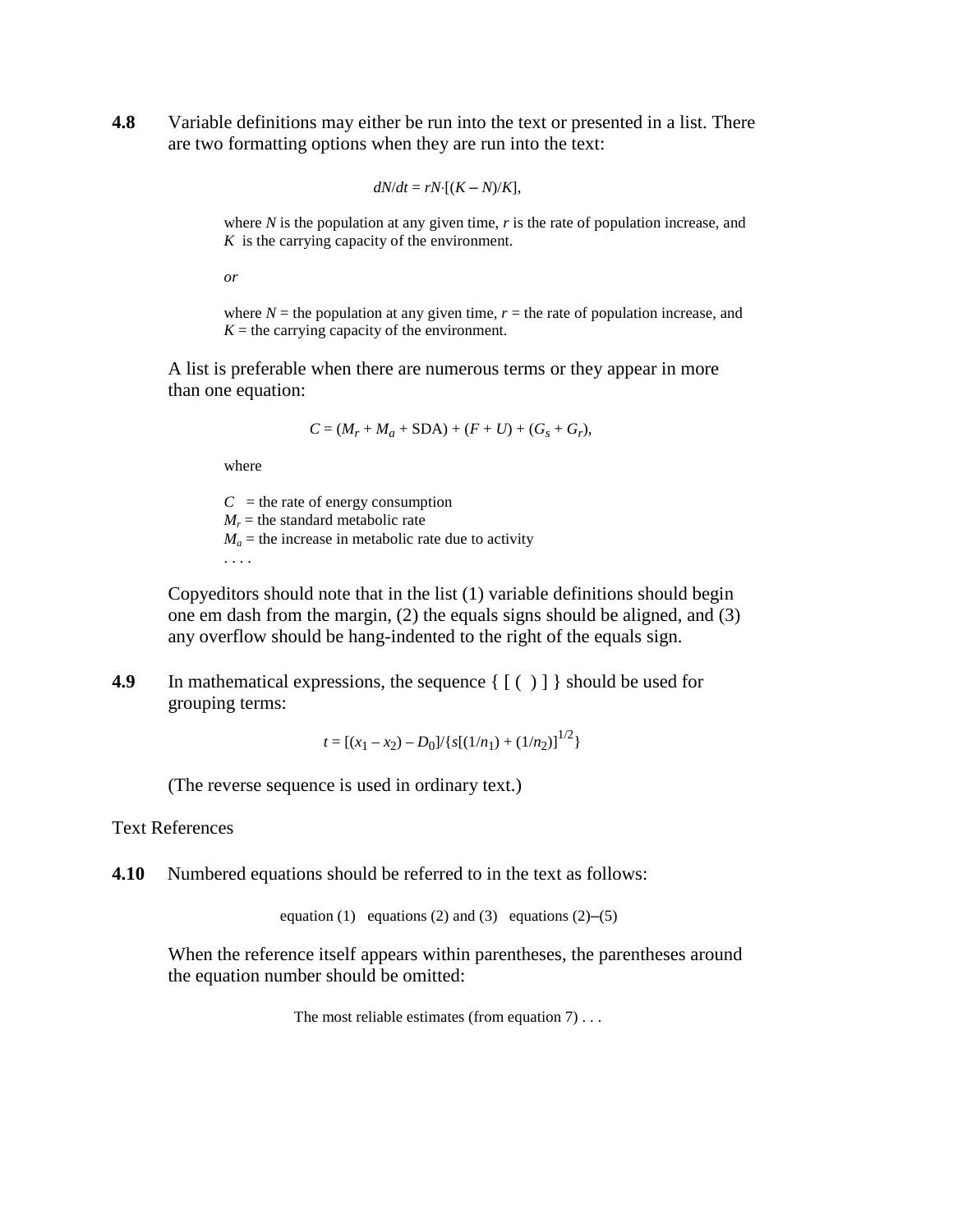### **STATISTICS**

**4.11** Simple summary statistics (means, ranges, and standard deviations [SDs] or errors [SEs]) may be reported in any of several ways:

> (mean, 45.2 mm) (mean = 45.2 mm) *not* (mean 45.2) (mean, 45.2 mm; SD, 3.84) *or* (mean = 45.2 mm; SD = 3.84) *or* 45.2 ± 3.84 (mean ± SD)

Whichever form is used must be used consistently, however. Avoid using expressions such as

The mean total length was  $45.2 \pm 3.84$  mm.

because they are inaccurate (the mean was  $45.2$  mm, not  $45.2 \pm 3.84$  mm).

Note that the term "coefficient of variation" must be defined as the percentage ratio of the standard deviation (or error) to the mean:

The coefficient of variation (100⋅SD/mean) was. . . .

**4.12** The results of statistical tests should be reported by giving the test statistic (and, if it is not obvious, the type of test), the degrees of freedom, and the *P*value in the following format:

... were significantly different ( $\chi^2 = 13.91$ , df = 26, *P* < 0.001)

... were not different (ANOVA:  $F = 0.93$ ; df = 4, 22;  $P = 0.46$ )

The degrees of freedom for *F*-statistics may also be presented as subscripts:

... (ANOVA:  $F_4$ ,  $22 = 0.93$ ,  $P = 0.46$ )

Note that there should be a space after the comma separating the degrees of freedom for the numerator from the degrees of freedom for the denominator regardless of the number of digits.

**4.13** As a rule, it is preferable to report individual *P*-values for all significant results. However, when a paper contains a large number of statistical results and distinguishing between the degrees of significance is not important, a general significance level may be reported instead:

Values were considered significant at  $\alpha$  < 0.05.

*P*-values should not be given in abstracts or in conjunction with references to results in cited works:

Smith (1998) found a significant correlation between. . . .